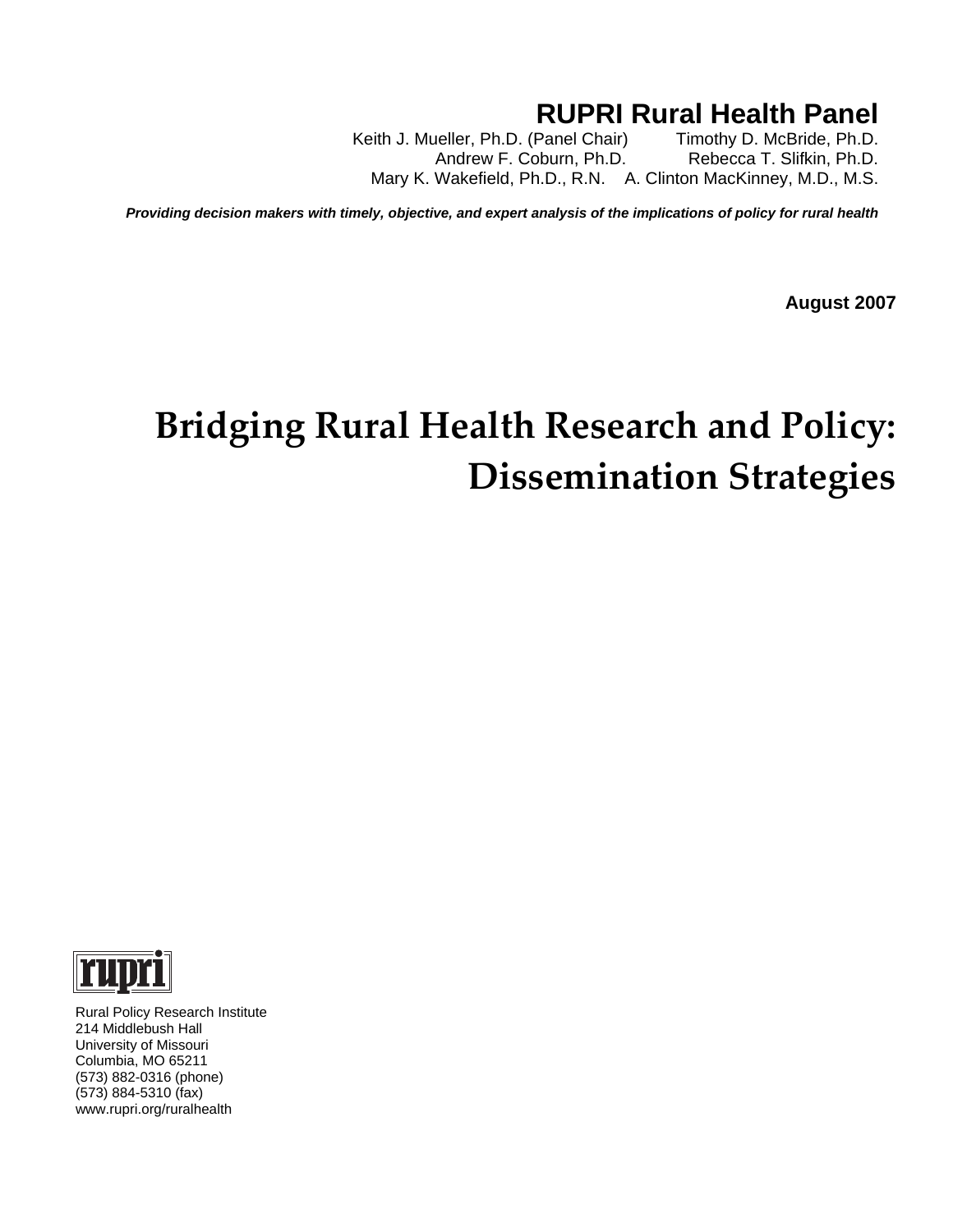The Rural Policy Research Institute (RUPRI) Rural Health Panel was established in 1993 to provide science-based, objective policy analysis to federal policy makers. While panel members are drawn from a variety of academic disciplines and bring varied experiences to the analytical enterprise, panel documents reflect the consensus judgment of all panelists.

The Rural Health Panel receives continuing support from RUPRI, the result of a Congressional Special Grant, administered through the Cooperative State Research, Education, and Extension Service, U.S. Department of Agriculture.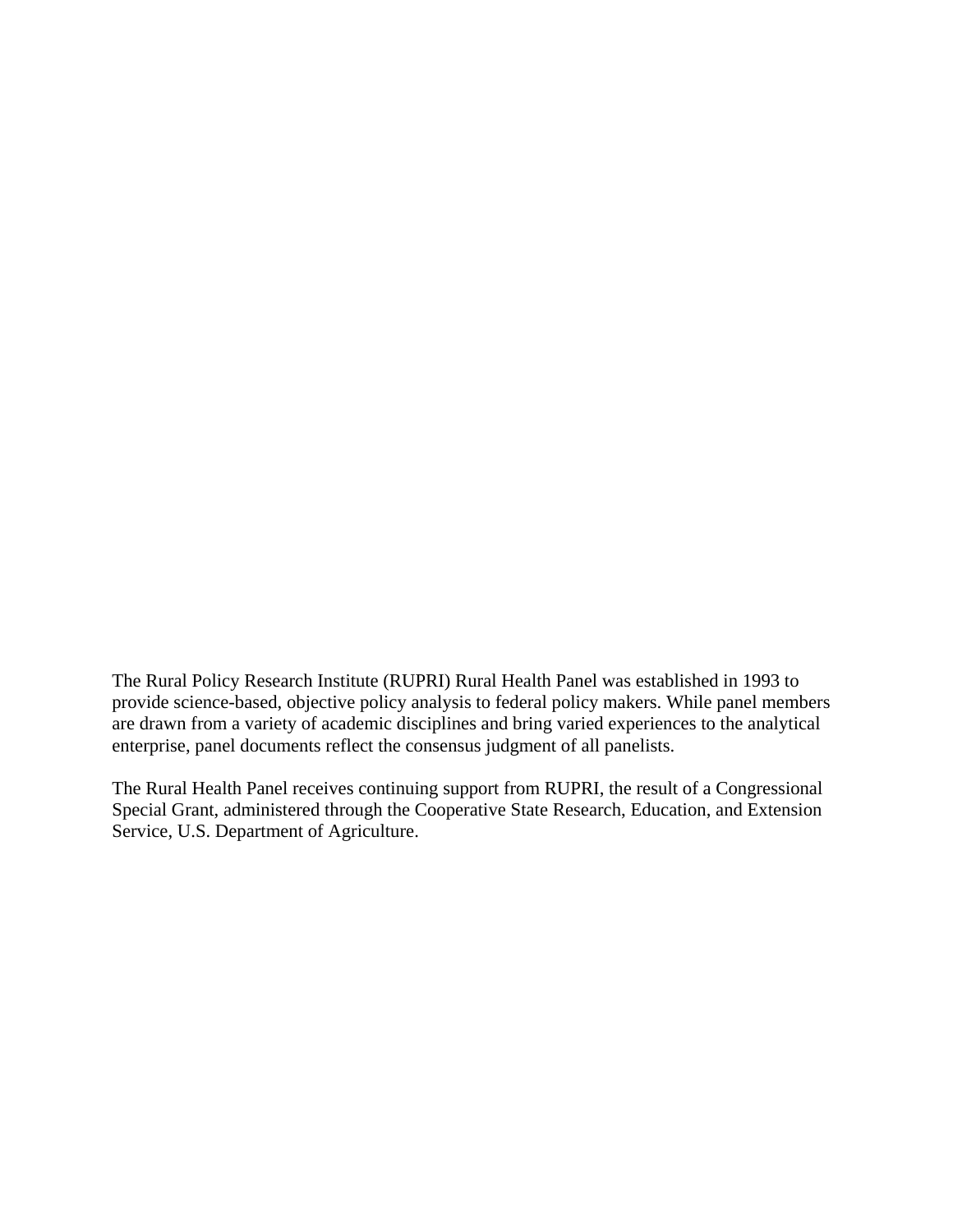#### **INTRODUCTION**

1

There is widespread agreement that health services research should be more accessible and useful to policy makers and other key stakeholders at the national, state, and local level.<sup>1</sup> This issue has been extensively discussed in the rural health research community for a number of years. In 2000, the conference report, *Linking Rural Health Services Research with Health Policy*,<sup>2</sup> offered detailed recommendations to the research and funding audiences for promoting greater research dissemination and use. More recently, the federal Office of Rural Health Policy has funded the University of North Dakota's Center for Rural Health to strengthen the connection between rural health researchers and important target audiences by identifying the information needs of end users and developing mechanisms for promoting effective research dissemination. Their recent report, *Rural Health Research Gateway: National Audience Needs Study Report*, <sup>3</sup> details the product design and dissemination preferences of key target users of rural health research. In a similar vein, the Rural Policy Research Institute (RUPRI) Health Panel's recent report, *Summary of a Discussion with Congressional Staff on Effective*  Presentation of Research Results to Policy Stakeholders,<sup>4</sup> discusses the views of congressional staff users on research dissemination.

Each of these documents identifies a set of issues and potential solutions for expanding policy makers' access to and use of rural health services research through improved products and dissemination. In this paper, the RUPRI Health Panel describes five strategies that these sources and others have identified as critical to effective dissemination and expanded use of rural health services research. These include the need for researchers and funders to do the following:

- Engage end users when framing research.
- Tailor the design of products to meet the diverse needs of the end users interested in rural health research.
- Make research products easily accessible to end users.
- Expand contact and working relationships with end users.
- Invest in developing greater capacity for effective dissemination.

In addition to discussing each of these strategies, this paper discusses the requisite infrastructure needed to enhance research dissemination.

<sup>&</sup>lt;sup>1</sup> Throughout this document, the term "users" will be used to refer to legislators, legislative staff, media, advocacy and professional organizations, and other stakeholders.

<sup>2</sup> Center for Health Policy Research & Ethics. (2000). *Linking rural health services research with health policy.* Washington, DC: George Mason University Center for Health Policy Research & Ethics. Available at

http://www.gmu.edu/departments/chpre/healthpolicy/briefspublications/GMU\_RUPRIrpt.pdf. 3

Moulton, P., Wakefield, M., & Sande, K. (2007). *Rural health research gateway: National audience needs study report.* Grand Forks, ND: University of North Dakota, School of Medicine and Health Sciences, Center for Rural Health. Available at http://www.nn2.org/docs/Needs\_Study\_report\_020107.pdf.

<sup>&</sup>lt;sup>4</sup> RUPRI Health Panel. (2007). Summary of a discussion with congressional staff on effective presentation of *research results to policy stakeholders.* Columbia, MO: Rural Policy Research Institute.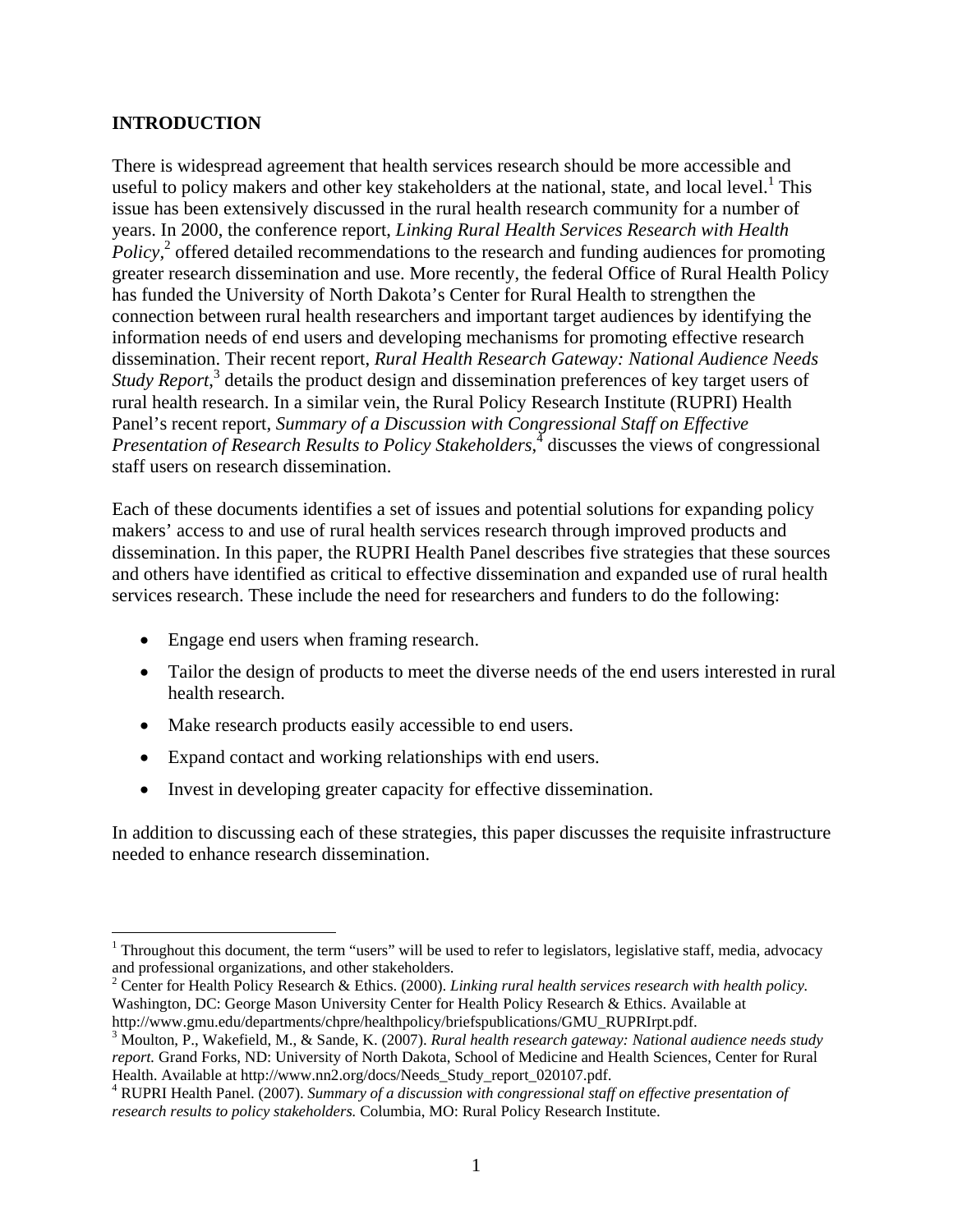#### **KEY STRATEGIES**

#### *Engage End Users When Framing Research*

Rural researchers should anticipate users' needs by developing long-term agendas that consider emerging rural health issues. One of the common complaints made by users is that the research they need is rarely readily available. Rural researchers should engage users in framing their research agendas. Strategies might include:

- Establish a "research to policy network" comprised of researchers and users. Such a network could both help the research community understand and anticipate users' information needs and assist users in gaining familiarity with the broad knowledge base available through the research community.
- Develop additional "synthesis" products that summarize in an accessible, readable format what is currently known on a topic to identify needed additional research.

The process of conceiving and executing a research study often requires substantially more time than the timeframes typically followed by policy makers. However, while it may not always be possible to anticipate specific policy issues that will be relevant in the near future, by structuring research around broader themes that have been identified by policy makers as of interest, the chances of researchers possessing both the expertise and the data needed to answer more focused questions as they arise are improved. Researchers and others should monitor policy developments so that previously released research findings are communicated when they are relevant to current policy debates.

## *Tailor the Design of Products to Meet the Diverse Needs of the End Users Interested in Rural Health Research*

It is important to recognize that different products are needed for different stakeholder groups. Thus, research delivered to policy audiences must be packaged to fit the needs of and appeal to the audience. Policy makers prefer short, to-the-point, user-friendly products, such as policy briefs or summary fact sheets that contain key information relevant to policy discussions. Policy briefs containing key descriptive findings can be disseminated while the researcher is preparing a journal article. Peer-reviewed journal articles often do not meet the needs of users who seek timely research translated into accessible language. However, journal articles remain important to users as an additional source of information that reinforces the credibility of the research. Some users report regularly perusing certain journals, specifically *Health Affairs*, *The New England Journal of Medicine,* and *The Journal of the American Medical Association.*

Policy briefs or other dissemination products should have well-written titles that reflect key "takeaways" from the research and that grab the attention of the user to read further. Products should include strategic visuals (such as simple and clear graphs/charts) and colors, but should avoid superfluous pictures. Detailed information on local areas (e.g., states, counties, congressional districts) appeals to policy makers, since "all politics is local" even if the issue is national. The products should be structured to include key findings easily found by the reader,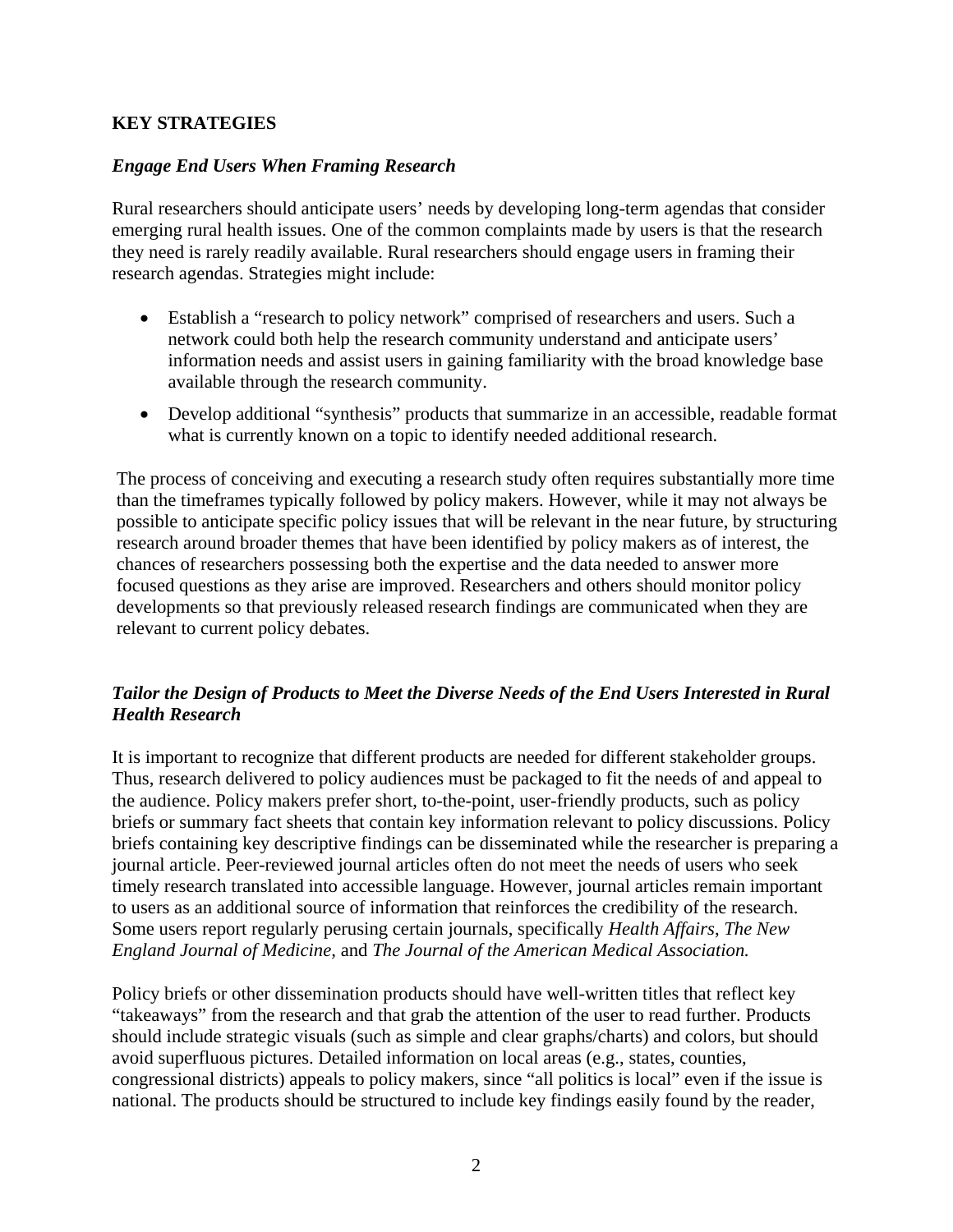contact information for the authors (including internet links if available), policy or practice implications, references, and sources for further information. Users emphasize that every research product must include policy recommendations in the context of legislative realities. Users need to know the limitations of the analysis, but information about the methods, beyond sample size and the date data were collected, should be available as references or through internet links.

#### *Make Research Products Easily Accessible to End Users*

Research utilization is predicated on users having ready access to research findings. Users need research results in seconds or minutes, not hours or days.

Multiple communication channels are needed to reach various audiences, including policy makers, associations, advocacy groups, and media. Users indicate that traditional communication vehicles for research findings, including conference presentations and peer-reviewed publications, are not a primary information source; they report that electronic and verbal communications are preferred delivery modes.

Users prefer e-mail announcements with links to new research findings. This allows for timely access to information and actively routes documents directly to interested parties. In addition, well-designed and easy-to-use websites direct users to relevant research findings. A single electronic portal to facilitate easy access to relevant rural research findings was cited as an important information source, rather than relying on finding multiple websites. Websites should be professionally designed, have search capabilities, connect to all other rural research centers, and be tested for ease of usability and usefulness to ensure that barriers to accessing information are eliminated. Virtually all research products produced in paper form should be electronically available.

## *Expand Contact and Working Relationships with End Users*

Perhaps the most effective means of disseminating research to policy users is through direct, interpersonal contact. For rural health research to inform policy, users must trust that the information they receive is reliable and credible. They will often rely on personal contacts with researchers they trust. Sustained and substantive communication engenders trust. Specific users of policy research change frequently, so researchers must regularly renew efforts to establish and nurture relationships. Obvious points of contact for researchers include locally based users and policy makers with jurisdictional responsibility in the topic area of the research. Occasionally, special relationships may be built because a policy research user becomes familiar with the researcher's work and as a result trusts the judgment of that researcher.

Researchers need not be the primary contact for policy users in order to communicate research findings at critical times. Intermediaries can connect the researcher's work to policy activity. The most typical example would be advocacy groups using research findings, with the credibility of the work resting with the researcher but the timely input being the role of the group. Researchers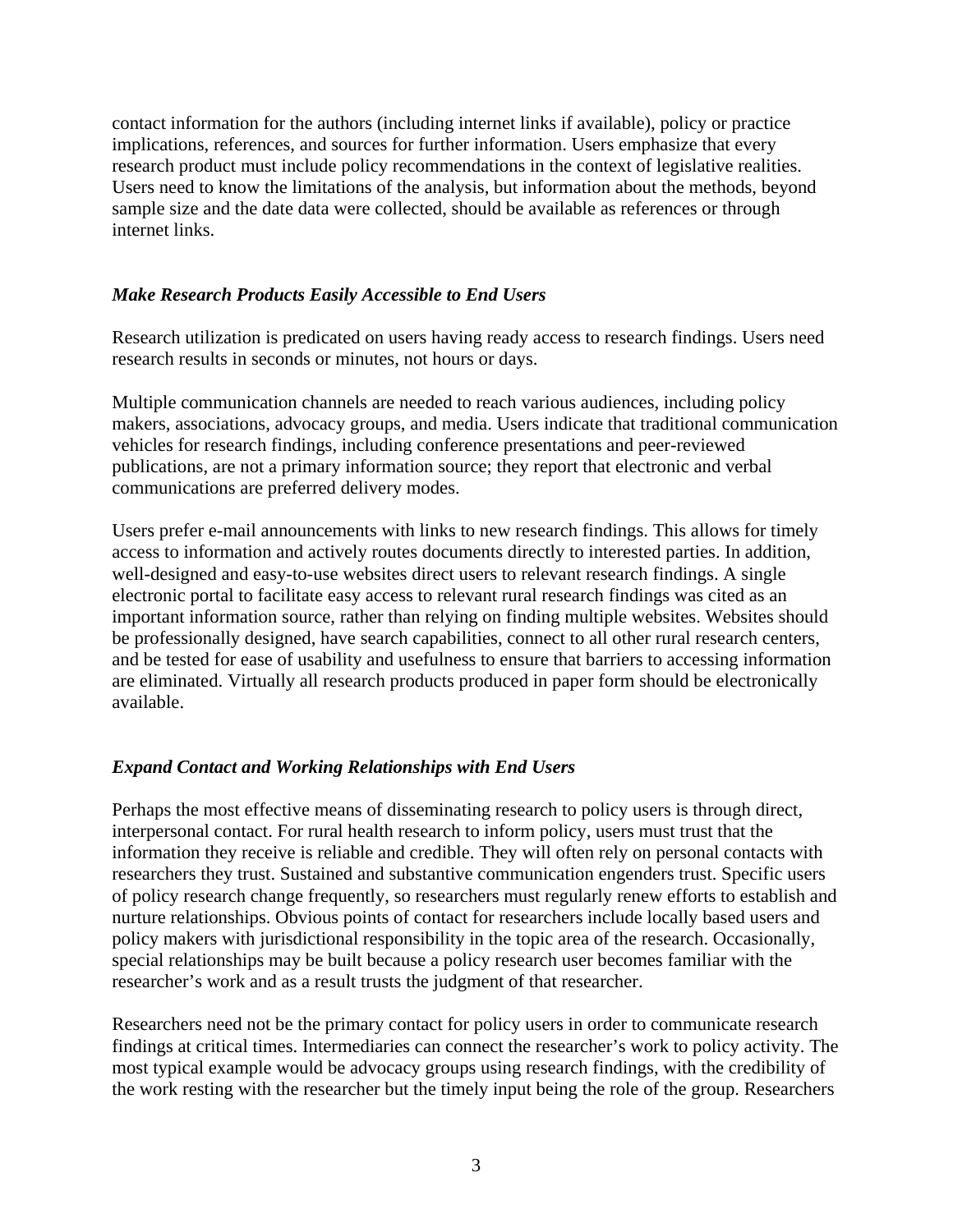can take advantage of this conduit by providing unambiguous results (not subject to interpretation) to the groups.

Researchers earn the trust of policy makers when they:

- Present accurate and evidence-based information.
- Acknowledge data or information limitations.
- Provide an objective and nonpartisan viewpoint.
- Work diligently to be recognized experts in their field.
- Respond to user requests in a timely fashion.
- Provide policy relevant information specific to user needs.

Researchers should provide timely and objective analysis, even if it may conflict with established policy views. Although researcher-policy maker relationships develop best through interpersonal interaction, trust also can develop through electronic communication or shared written documents.

# *Invest in Developing Greater Capacity for Effective Dissemination*

Effective dissemination efforts require dedicated resources to support specialized communication skills, in addition to the resources needed for the research activity. Policy communication skills are particularly important for the development and dissemination of products valuable to policy audiences, e.g., writing effective press releases alerting potential users to new research output. Thus, new skills may be needed to complement those of research teams.

The imperative to produce timely, useful, and accessible information creates a competitive pressure for many researchers; i.e., should researchers dedicate limited resources (time, dollars, and people) to produce material for users or to produce scholarly publications? Managing this conflict is possible with a combination of the following:

- Dedicate resources and staff time to dissemination; e.g., fund staff positions designated for information dissemination and provide media skills and/or writing training to certain researchers.
- Include specific funding requests for information dissemination to users during grant application or cooperative agreement processes.
- Recognize that if funding is limited there will be a tradeoff between the quantity of research and dedicating resources to dissemination. Negotiate the allocation of resources with the funding agency.
- Consider all available resources for dissemination, including public relations units within universities, the Rural Assistance Center, associations, and dissemination units within funding agencies.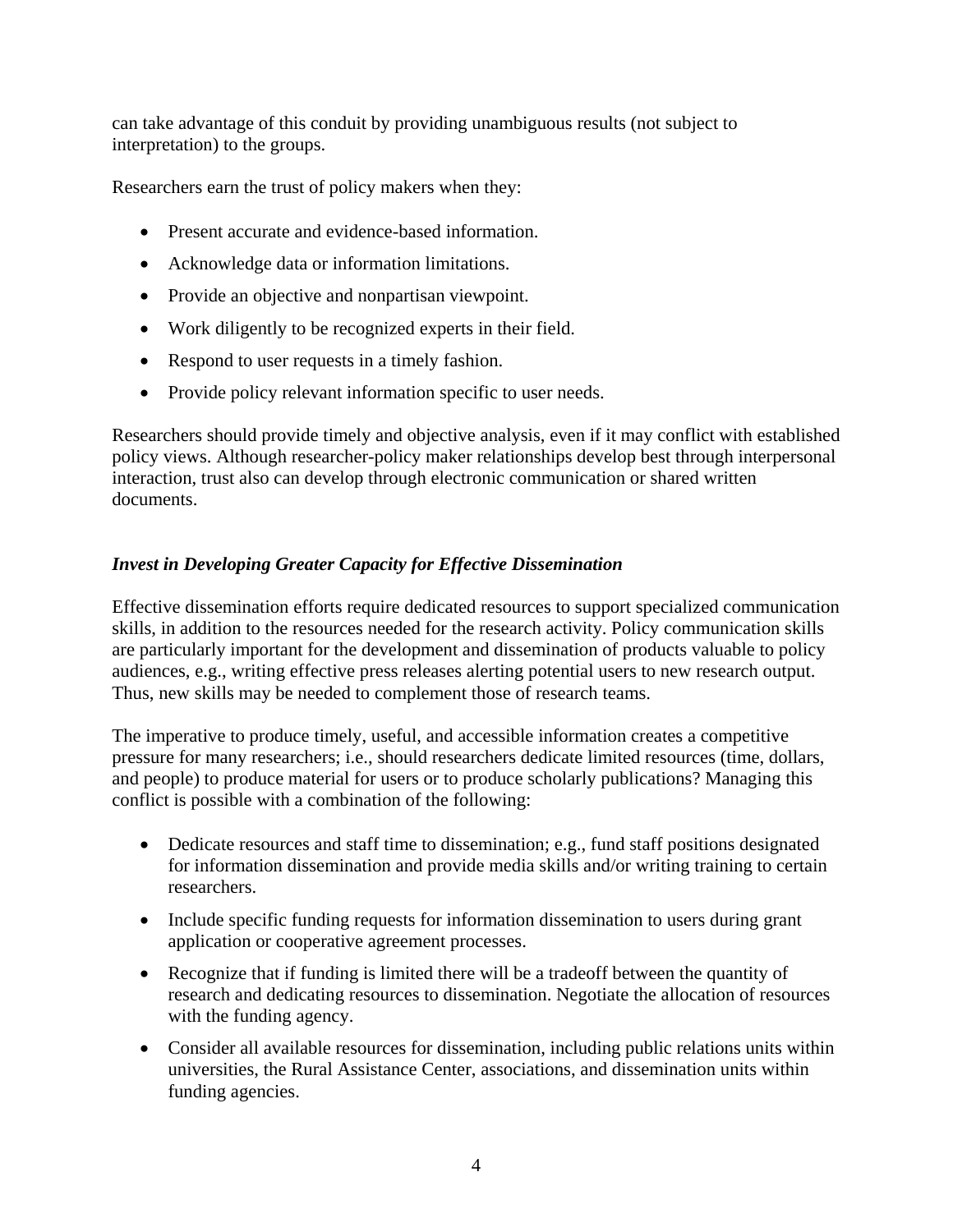Researchers should have a business plan and budget for effective dissemination that identifies resources consistent with a menu of options to meet the needs of policy makers, trade organization, and practitioners, including:

- Writers, e.g., science writer, journalist
- Public relations
- Publications budget, including website development and management, support for telephonic and electronic communications, travel to sustain relationships, and staff time for dissemination.

Critical to all of the considerations regarding resources for dissemination is recognition by the funding source that dedicated resources are required for effective dissemination. The same tradeoffs that confront researchers confront funding agencies. If expectations are imposed on researchers to be more effective in dissemination and there are no new resources provided, funding agencies will need to adjust expectations for the volume of research activity.

## **IMPLICATIONS**

This paper outlines strategies to enhance the use of rural health research by users through more effective dissemination. Evidence from focus groups conducted by the University of North Dakota for the federal Office of Rural Health Policy and other sources indicates several broad strategies, described above, for improving the effectiveness of dissemination. The analysis presented here has several implications for the efforts of researchers, for their institutions, and for agencies granting funds for policy-related health services research.

## *Implications for Research Project Development*

Researchers need to be proactive in thinking about the applications of their rural health policy work to the development of health policies, beginning in the project development phase and continuing all the way through the completion of final reports. Researchers need to identify and seek resources to help them fund dissemination efforts throughout the project, but especially as project results are obtained and can be disseminated.

## *Implications for Timely Dissemination*

Researchers should consider users' needs when developing research project timelines and dissemination strategies. Users' need for immediate, relevant, and quality research when the policy is being developed and not after the fact requires that researchers develop an ability to adapt to the needs of users if they want their research to be valued and used. Researchers also need to be responsive to requests for data and analysis in a timely fashion, even if the research results are final but not yet in published form. This requires developing relationships with users and nurturing those relationships. In addition, researchers need to develop and enhance their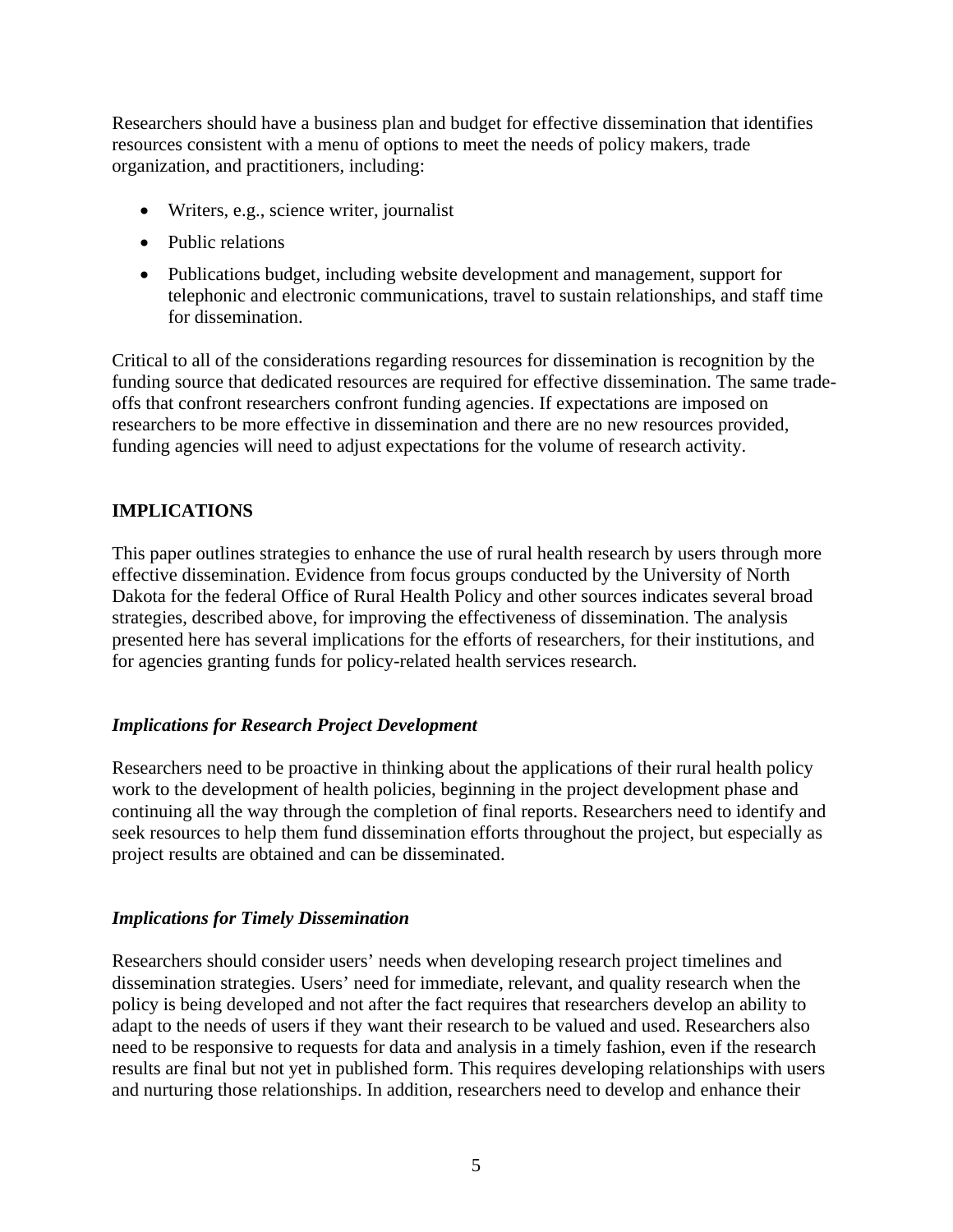skills in the areas of research dissemination. Finally, researchers should develop the ability to use multiple methods to deliver research findings in a timely fashion, including the media, who are an effective intermediary between researchers, the public, and users.

#### *Implications for Program Announcements*

Federal granting agencies need to be proactive to encourage researchers to develop dissemination strategies throughout their projects. This includes not only providing the carrots of funds and resources to help researchers develop the infrastructure to disseminate research at their home institution and through a central location such as the Rural Health Research Gateway, but also the stick to require that all policy-relevant health services research have a dissemination plan to policy and/or practice.